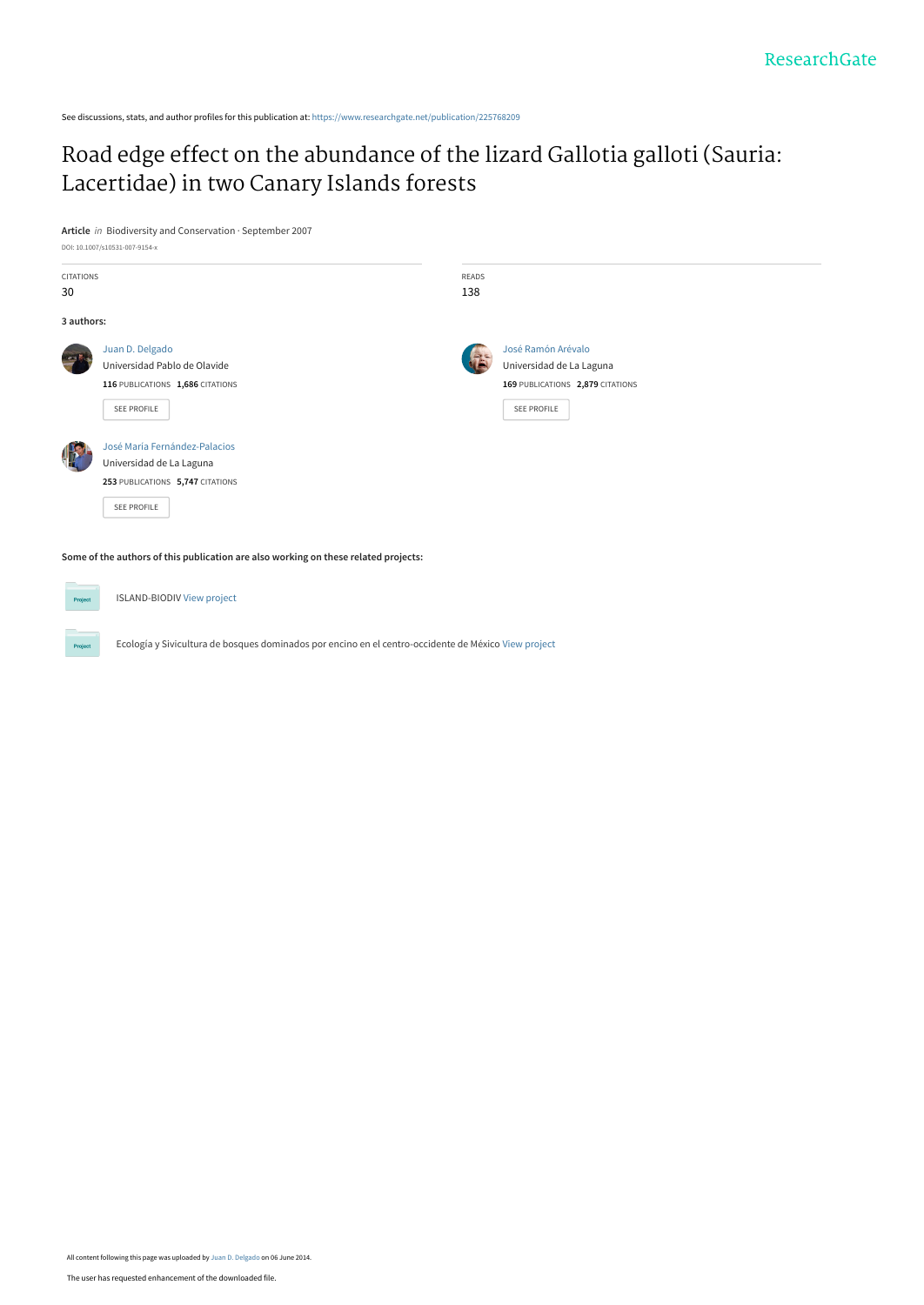## Road edge effect on the abundance of the lizard Gallotia galloti (Sauria: Lacertidae) in two Canary Islands forests

## JUAN D. DELGADO GARCÍA $^{1,2,*}$ , JOSÉ R. ARÉVALO $^2$  and JOSÉ MARÍA FERNÁNDEZ-PALACIOS<sup>2</sup>

<sup>1</sup>Departamento de Física Básica, Facultad de Física, Universidad de La Laguna, Tenerife, Canary Islands E-38206, Spain; <sup>2</sup>Departamento de Ecología, Facultad de Biología, Universidad de La Laguna, Tenerife, Canary Islands E-38206, Spain; \* Author for coresspondence (e-mail: jddelgar@ull.es; phone:  $+34-922-31-83-63$ ;  $fax: +34-922-31-83-11$ )

Received 26 October 2004; accepted in revised form 25 April 2005

Key words: Canary Islands, Edge effect, Gallotia galloti, Laurel forest, Lizards, PCA, Pine forest, Road corridors, Vegetation structure

Abstract. Transportation infrastructure is a main cause of environmental change in forest landscapes worldwide. In the Canary Islands, a dense road system fragment the native Canarian pine and laurel forests causing potential changes in population densities of endemic lacertid lizards (genus Gallotia). Our aim was to assess road edge effects on relative abundance patterns of the endemic Gallotia galloti in both forests. We also explored the species–habitat relationships in this road-fragmentation context. We found that lizard relative density in relation to road edges differed between forests. Lizards were more abundant along edges and leeward interior, but virtually absent from the interior of the windward laurel forest. In the pine forest, lizards were present at three distances from edge, with a net decrease in abundance from edge to interior. These patterns may be explained partly by differences in vegetation structure regarding road proximity in each forest that potentially affect the helio- and thigmothermic character of G. galloti, and thus its habitat use. A general suggestion of this study is that road margins create corridors that may be used by native lizards for dispersal through inhospitable forest matrix. The high road density in Tenerife may have negative implications for the conservation of the genetic variability of G. galloti. At the island scale, increased communication between lizard populations through road corridors might increase homogenization of the gene pool. Ecological processes in which this lizard plays important roles may also experience changes along road edges.

#### Introduction

Transportation infrastructure is globally recognized as a main source of ecological fragmentation and disturbance in forest landscapes (Forman et al. 2002). Roads produce loss of forest area, divide the ecosystem with artificial linear gaps, generate abrupt edges and shape landscape patterns in the surroundings (Forman and Alexander 1998). Roads also operate as corridors, through and across which species and disturbances move, penetrating variable distances into the habitat remnants (Forman 1998). In addition, road edges are habitat for many species (Spellerberg 1998).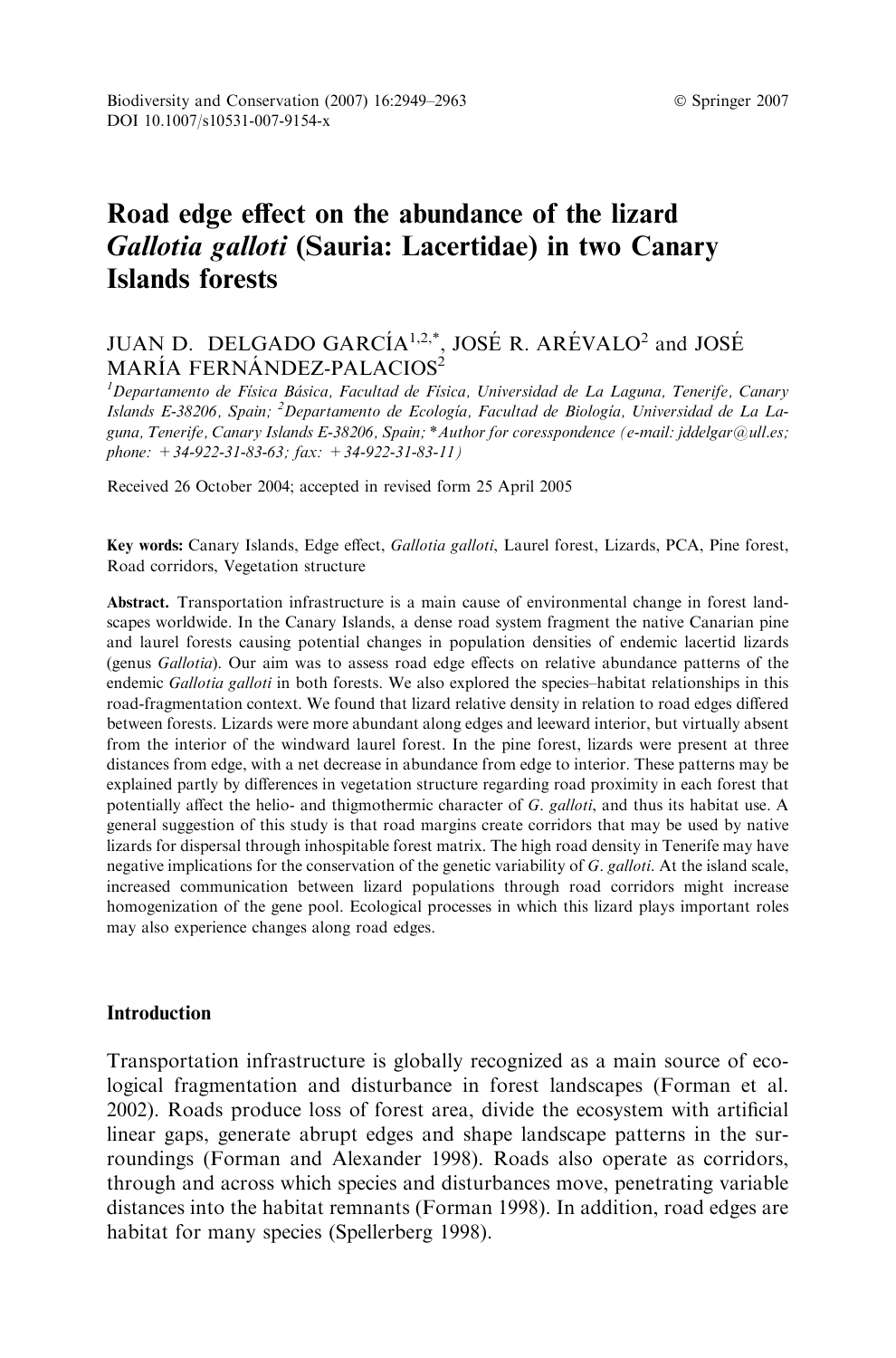Amongst vertebrates, birds and mammals have received the bulk of research effort regarding road disturbance and edge effects (see reviews in Bennet 1991a; Forman et al. 2002). Comparatively, less information exists about road edge effects on reptiles, especially on island ecosystems. Roads have been reported as habitat for reptiles (Way 1977; Yanes et al. 1995; Driscoll 2004; Shine et al. 2004), but they also function as a mortality sink due to vehicle traffic (Vestjens 1973; Bennet 1991a; González-Prieto et al. 1993; Rosen and Lowe 1994; Bonnet et al. 1999). A scarcely investigated topic of corridor use by animals is the role of roadsides in favouring penetration of some species, not only exotic invaders, but also native generalists, into habitats otherwise inappropriate for dwelling (Bennet 1991b; Downes et al. 1997). Other researchers have addressed the importance of habitat fragmentation, including roads as connecting as well as dividing elements, in promoting enhance or decline of different reptile species, and related these processes to changes in habitat quality of the remnants (e.g. Driscoll 2004). There are few published reports on native lizard species exploiting opportunistically the habitat provided by forest roads or other forest edges (e.g., Sartorius et al. 1999; Driscoll 2004). Particularly, the Canarian lizards are endemic lacertid species whose presence and abundance patterns in relation to the road net are still unknown.

Here we compare the use of road corridors by an endemic lacertid lizard (Gallotia galloti) in two forest ecosystems of the Canary Islands. The specific goals of this work were (i) to evaluate changes in relative population density of lizards on a gradient running from roadsides (edge habitats) to respective laurel and pine forest interiors, and (ii) to assess the relationships between vegetation structure and lizard abundance to examine its distribution in relation to road edges in these fragmented island forests.

## **Methods**

#### Study species

Gallotia galloti (Oudart 1839) (Sauria: Lacertidae) is endemic to the Canary Islands, and its genus is represented by, at least, seven living species, two of them discovered within the last decade on isolated areas of Tenerife and La Gomera (Nogales et al. 2001). G. galloti is represented by three subspecies in Tenerife and one subspecies in La Palma. It is an abundant, medium-sized lizard of 130–145 mm snout-vent length (Salvador 1985; Díaz 1994) and it occupies all the altitudinal vegetation belts, from the coastal scrub to the summit scrubland (over 3000 m a.s.l.). However, it is somewhat less abundant in laurel and pine forest formations (Klemmer 1976; Bischoff 1982). Densities of up to 500 lizards per hectare have been recorded in Tenerife (Castanet and Báez 1988). G. galloti is omnivorous, selects areas with low shrub cover (Valido and Nogales 1994) and uses orchard walls, rocky outcrops and road verges for basking. This lizard can regulate body temperature by exposure to sun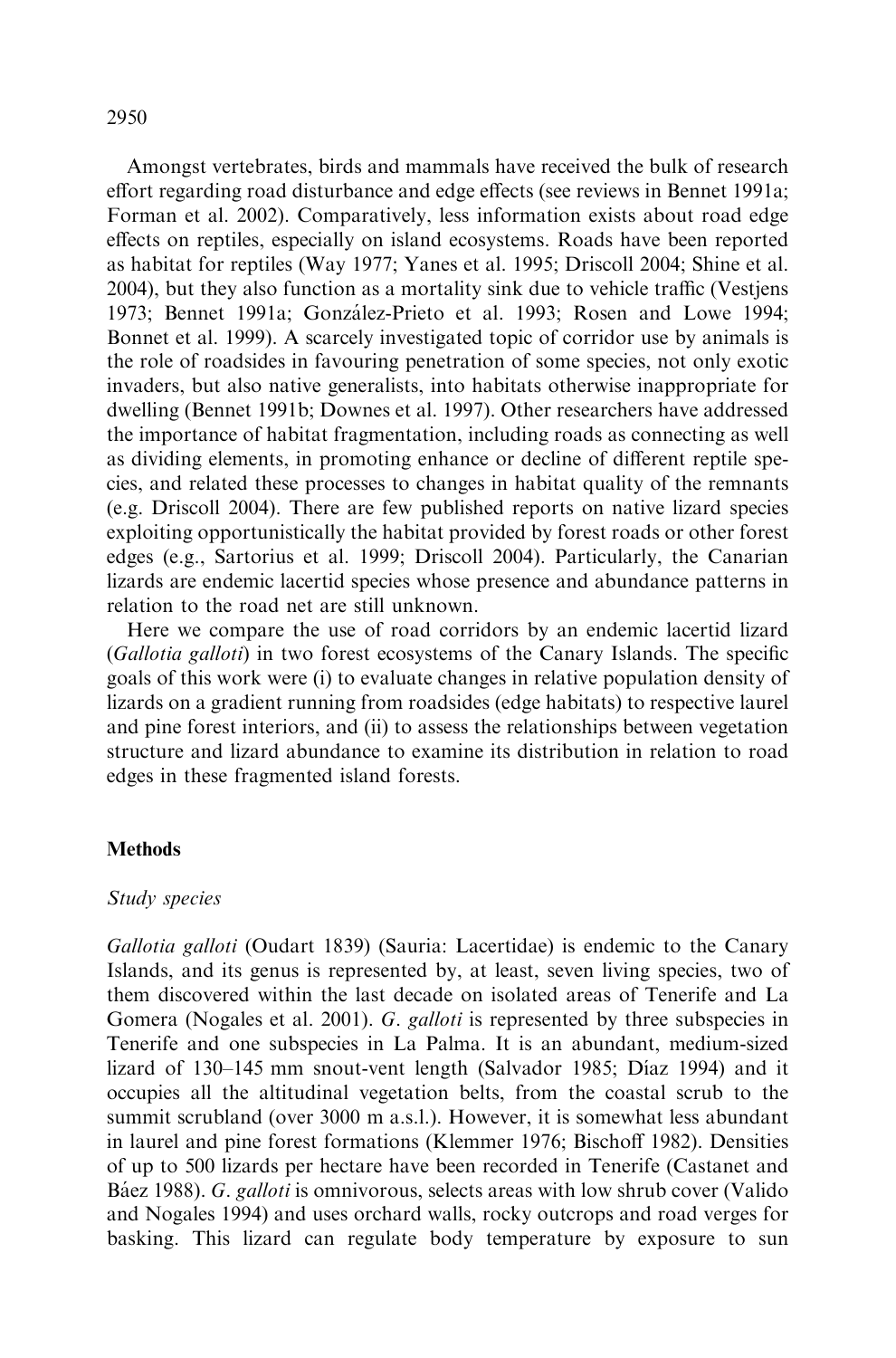radiation and by contact with warm ground, showing some thermal independence with respect to air and substrate (Báez 1985). The activity level of G. galloti has been reported to reach a maximum at body temperatures ranging from 26.7–34.8 °C in spring and from 28–35.9 °C in summer (Báez 1985; Díaz 1994). At least in summer, its daily activity is maximum between 800 and 1400 h (Báez 1985; Díaz 1994).

## Study areas

The field work was carried out at two laurel forest sites and two pine forest sites in Tenerife, Canary Islands (Figure 1). Site elevations ranged from 800 to 900 m in the laurel forest (Anaga massif, NE Tenerife) and 1000 to 1150 m in the pine forest (Corona Forestal Natural Park). The laurel forest is a relict formation derived from the Tertiary Mediterranean flora, formed by a rich and dense canopy (up to 10 tree species, ca. 80–90% cover) dominated by Laurus azorica, Ilex canariensis, Myrica faya, Erica arborea, Prunus lusitanica and Viburnum tinus. Laurel forest asphalt and unpaved roads were located at El Moquinal on the windward or north slope (800 m elevation). A nearby laurel forest preserve, Aguirre, was selected as continuous forest on the leeward or south-facing slope (distant 500–1000 m from any road, 800–900 m elevation) (Figure 1). The tree canopy in Aguirre was dominated by  $L$ . *azorica*,  $M$ . *faya*, I. canariensis, E. arborea, Apollonias barbujana and Picconia excelsa, with an understory dominated by  $V$ . tinus and tree saplings. We included this area to relate lizard abundance to vegetation structure in conditions of preserved laurel forest, due to virtual absence of lizards in forest interior at the windward slope after preliminary field observations. We could not locate roads (either paved or unpaved) in leeward slope for comparison (there were only impoverished and partially cleared Myrica–Erica remnants).

The Canarian pine forest is mostly a monospecific tree formation of *Pinus* canariensis, with an understory of Chamaecytisus proliferus, Cistus symphytifolius, Daphne gnidium, M. faya and E. arborea, with Asphodelus aestivus and some grasses (Poaceae) in the herb layer. In the pine forest, two unpaved road segments were studied in La Esperanza (1150 m elevation, southeast-facing) and La Guancha (1050 m elevation, north-facing) sites (Figure 1).

## Sampling design

Each lizard census transect was 100 m in length. In the laurel forest we established 23 transects on roadsides on the windward slope, 11 transects 50 m from roads on the windward slope, and 10 transects more than 500 m from roads on the leeward slope (Aguirre) (Figure 1). In the pine forest 36 transects were realized in roadsides, and 32 transects at 50 and 150 m running parallel to the road edge. The 100 m transects were adjacent (i.e., consecutive) within sites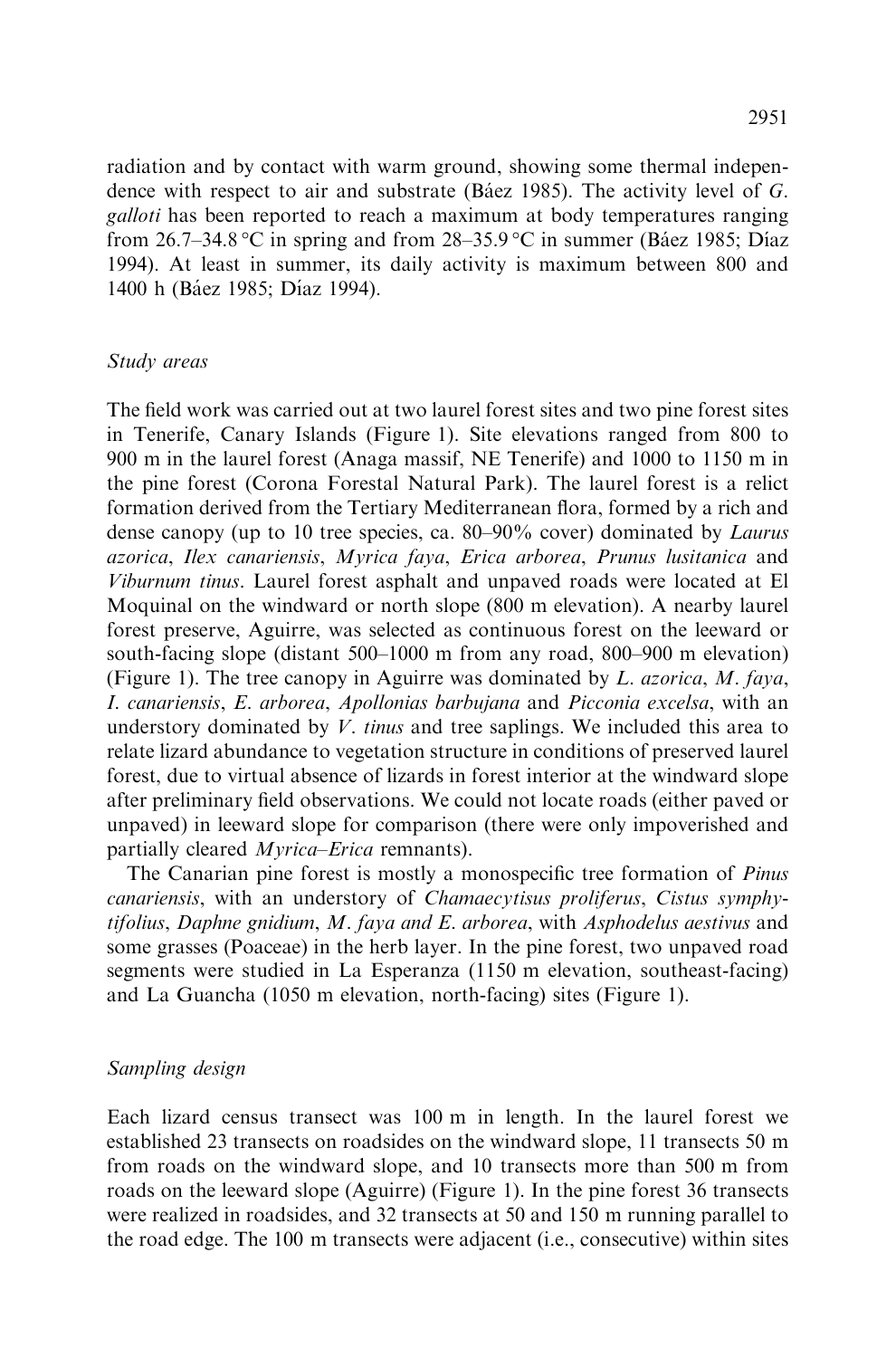

Figure 1. Location map of the study sites and transects in laurel and pine forests.

and hence there was a probability that census units were not independent. We tested for serial independence of transects with a runs test, using the mean as the reference value (the result did not differ if the median was used) (Siegel and Castellan 1988). Runs tests were applied separately for different transect situations (road or interior) and forest (laurel or pine). The significance level was set at  $\alpha = 0.05$ . Runs test indicated that the lizards were distributed at random between adjacent transects and that census units were thus independent: laurel forest: windward unpaved road ( $Z = 0.899$ ,  $p = 0.369$ ); windward asphalt road (Z = 1.406,  $p = 0.160$ ); leeward interior (Z = 1.006,  $p = 0.314$ ); pine forest: leeward unpaved road ( $Z = 1.934$ ,  $p = 0.053$ ); windward unpaved road ( $Z = -0.488$ ,  $p = 0.626$ ).

The location and selection of transects was directed by the availability of asphalt or unpaved road segments in suitable habitats. In the laurel forest, the windward slopes, and especially the forest ridges, are less suitable for lizard populations due to high frequency and intensity of fresh and humid trade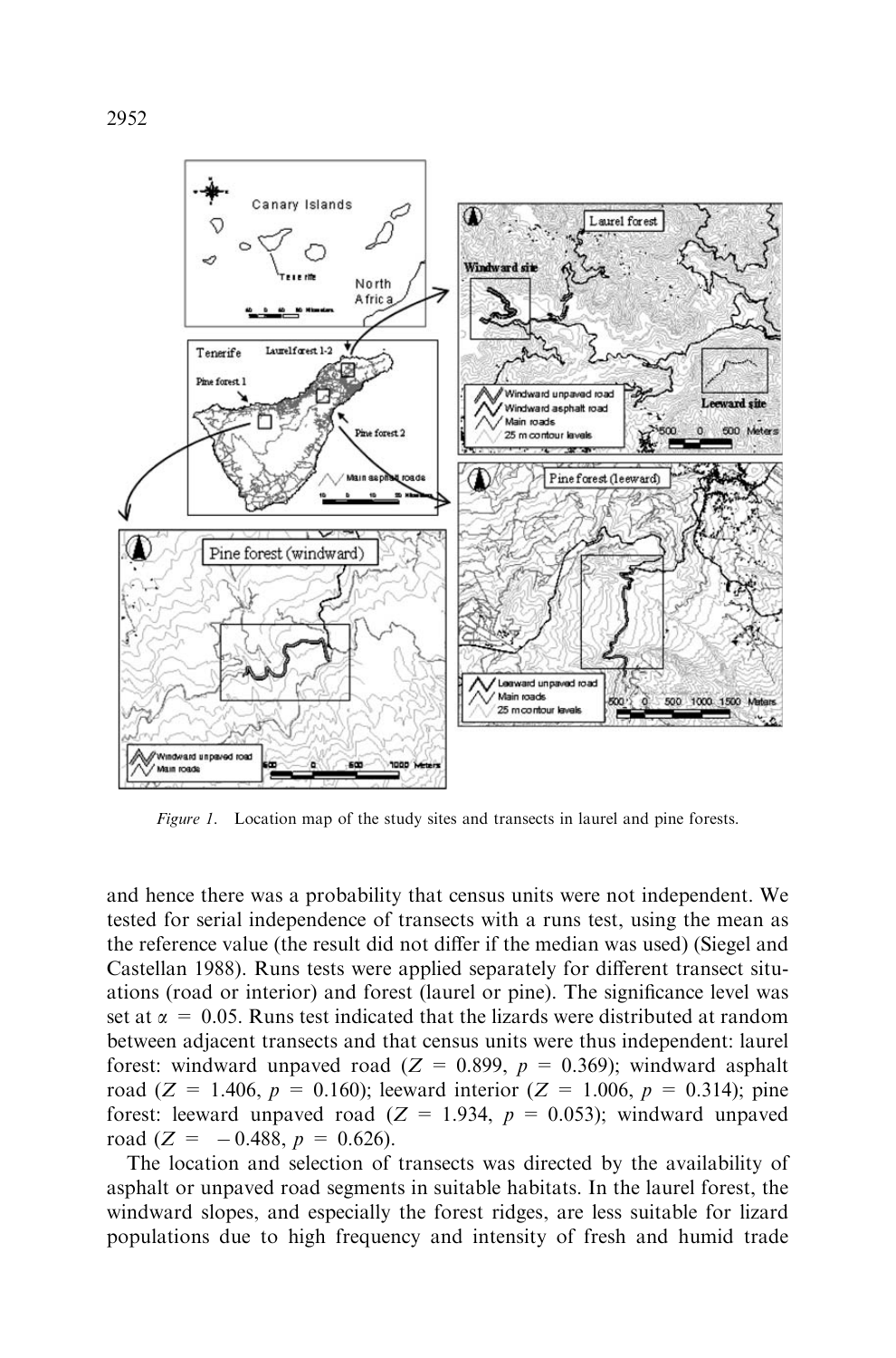winds and to higher canopy concealing compared to leeward slopes. In addition, vegetation concealing prevented efficient walking and visibility in dense laurel forest on the windward slope. However, the pine forest interior in our study areas is less dense, allowing higher visibility and easier walking for lizard census purposes. All the paved and unpaved roads studied were relatively narrow and similar in width  $(\sim]6-7$  m) so we considered corridor width a negligible source of bias. We established transects at least 100 m from overlapping linear infrastructures (other roads, trails or firebreaks) to avoid their potential influence on lizard density.

## Lizard census

Lizard counts were performed during the summer between 3 August and 3 September 1998, between 1030 and 1430 h, under clear sky and absence of strong wind. In the late spring and summer season lizards are abundant and active along road gaps in the Canarian forests. All lizards seen or flushed within a 5 m width band on each side of the observer's progression line were counted by walking in each transect (Díaz and Carrascal 1991; Castilla and Bauwens 1992). This method provides a relative measure of lizard density (lizards per 0.1 ha) and allows reliable comparison between habitats (Martin) and López 2002).

## Habitat description and analysis

As predictor of lizard density, habitat structure was assessed along census transects at regular intervals. Every 50 m, and within a circle centred on the census band (radius = 5 m, area = 78.5 m<sup>2</sup>), we estimated the following variables: canopy height (CANO); percentage cover of grass  $\leq$  30 cm height  $(GRAS)$  and  $>30$  cm height  $(GRA2;$  not included in the laurel forest); cover of shrubs  $\leq 2$  m height (SHR1) and  $>2$  m height (SHR2); leaf litter cover (LITT), compound of aciculae in the pine forest, evergreen leaves in laurel forest; cover of the rocky substrata for rocks  $>10$  cm diameter (ROCK), potentially used as a refuge and basking support by lizards; and number of tree stems per class of diameter at breast height (dbh): laurel forest:  $\leq 10$ , 10–20, 20–30 and  $> 30$  cm (TR10, TR20, TR30 and TR30+); pine forest:  $\leq 20$ , 20– 60 and  $>60$  cm (TR20, TR60 and TR60+).

We applied non-parametric procedures (Mann–Whitney's U and Kruskal– Wallis tests) to evaluate differences in lizard relative density and habitat structure between road edge and forest interior. Principal component analysis (PCA) was used to reduce the number of independent variables (habitat descriptors) to a non-redundant combination of explanatory variables. The validity of the analysis was assessed with the Kaiser–Meyer–Olkin (KMO) sampling adequacy test (KMO  $> 0.7$ ) and the sphericity test ( $p < 0.001$ )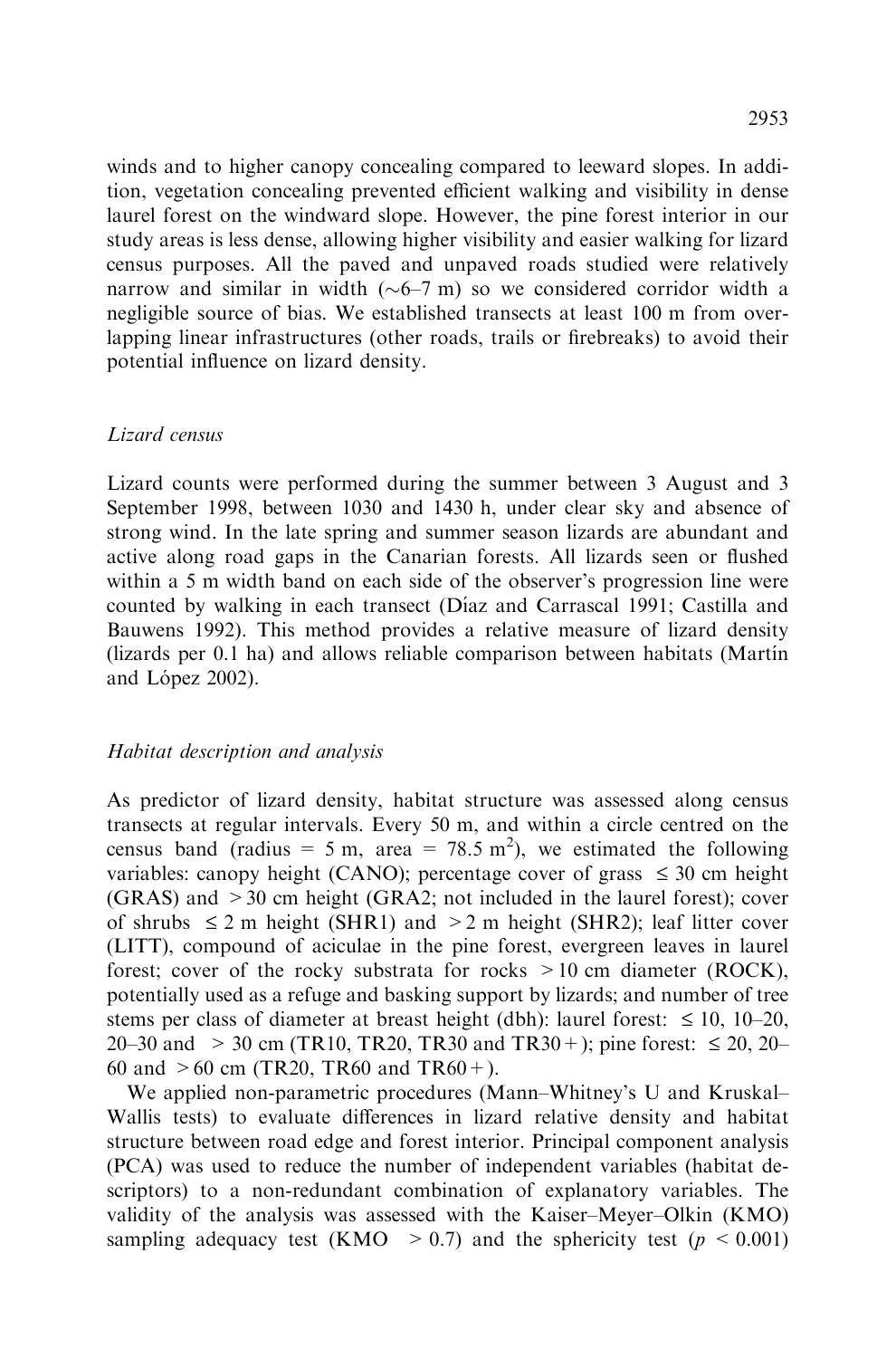(Kaiser 1974). Only factors with eigenvalues higher than one were selected, and Varimax rotation was applied for a better interpretation of axes. The associations between each principal component (PCA factors) and total lizard density per transect unit were studied with Spearman rank correlation analysis. We used non-metric multidimensional scaling (MDS) analysis to represent the spatial variation in habitat structure in relation to road edges in both forests. The Proxscal procedure was selected and the squared Euclidean distance was used as a measure of dissimilarity for the scaling solution. The S-Stress was used as an index of adjustment. All statistical analyses were performed in SPSS 12.0.

## Results

A total of 288 and 91 lizards were counted in laurel and pine forest respectively. Average lizard densities per transect unit were significantly higher in the laurel forest (mean  $\pm$  SD = 5.54  $\pm$  6.24, range = 0–26 lizards,  $n = 44$  census units) than in the pine forest  $(1.44 \pm 1.52, \text{ range} = 0-7 \text{ lizados}, n = 100$ census units) (Mann–Whitney's U = 741.5,  $p = 0.012$ ).

In the laurel forest, mean lizard density was significantly higher along road edges (6  $\pm$  4.36, range = 0–16 lizards) than at forest interior (1.85  $\pm$  3.05, range = 0–10 lizards) (U = 99,  $p < 0.001$ ) (Figure 2).



Figure 2. Differences in relative population density of G. galloti between edge of asphalt roads, unpaved roads, and interior ( $>50$  m from the edge) of the laurel forest. Shown are mean, first, and third quartiles, upper and lower values and outliers (open circles).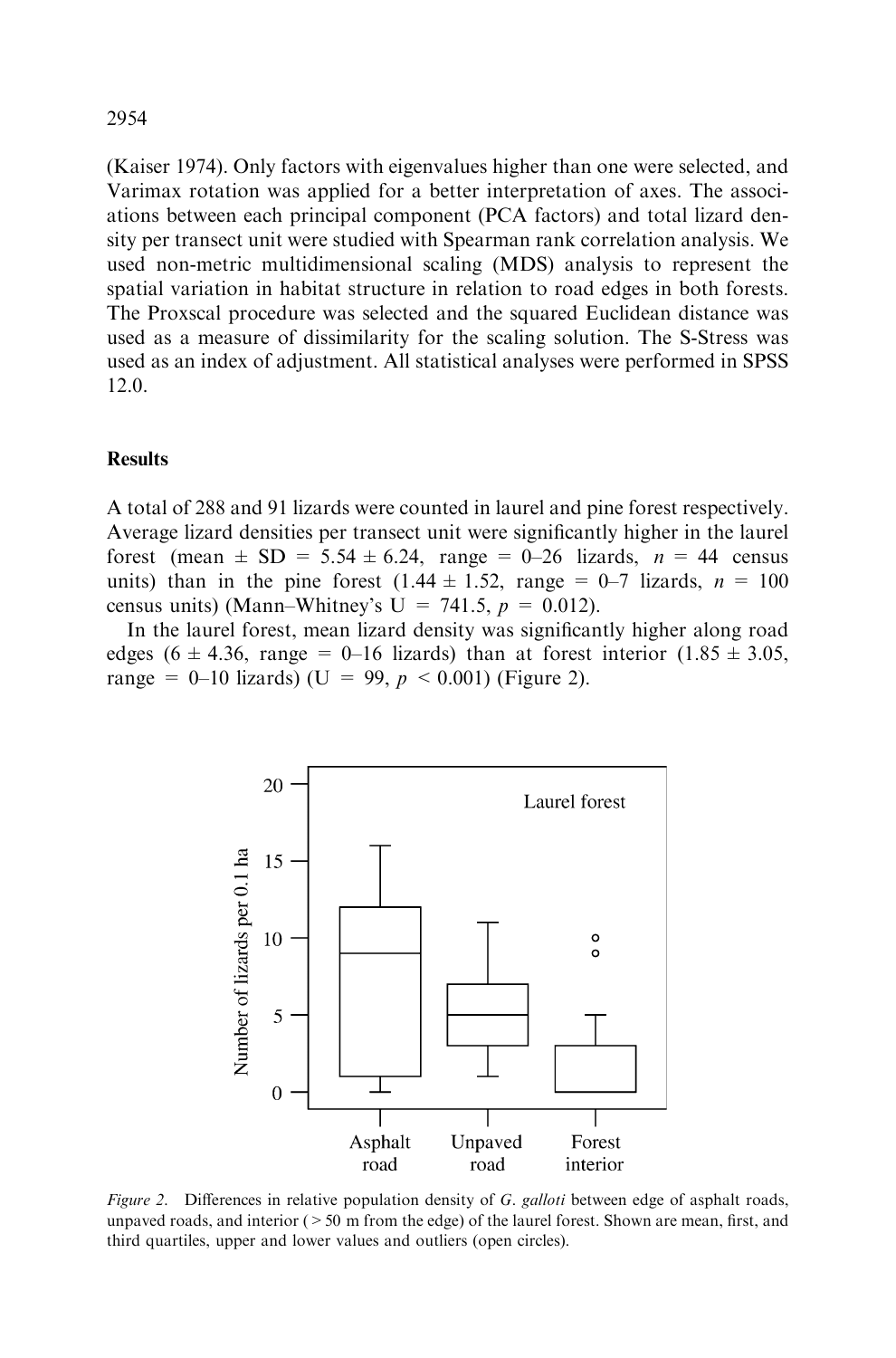No lizards were found at laurel forest interior in the El Moquinal site (windward slope). However, in the leeward laurel forest (Aguirre) lizards were relatively abundant (3.7  $\pm$  3.47, range = 0–10 lizards) (Figure 2). There were not significant differences between lizard densities along asphalt and unpaved road edges in laurel forest (U = 58,  $p = 0.317$ ) (Figure 2).

In the pine forest, lizard density decreased significantly between unpaved road edge (2.39  $\pm$  2.03, range = 0–7), and interior at 150 m (0.67  $\pm$  0.78, range = 0–2) (Kruskal–Wallis test = 7.26,  $p = 0.026$ ) (Figure 3). However, these differences were significant only between 5 and 150 m ( $U = 50$ ,  $p = 0.011$ , but neither between 50 and 150 m (U = 62, p = 0.098), nor between 5 and 50 m (U = 104,  $p = 0.164$ ) (Figure 3).

For the laurel forest, the PCA analysis on habitat descriptors extracted four factors with eigenvalues  $>1$ , accounting for ca. 73% of the variance in the data (Table 1). In this forest, we found a modest negative association between relative lizard density and the first PC  $(r<sub>s</sub> = -0.611, p < 0.001)$  (Table 2). This first component had high loadings for the variables related with mature forest with dense and tall canopy (CANO, LITT, TR20) and tall understory shrub cover (SHR2) (Table 1). Also, there was a significant but moderate, positive relationship between lizard density and the third PC ( $r_s = 0.49$ ,  $p = 0.001$ ). This factor scored high for low shrub understory (SHR1), and cover of low grass (GRAS). No significant associations were found between lizard density and the second and fourth PCs ( $p > 0.05$ , Table 2), which had high loadings



Figure 3. Differences in relative population density of G. galloti along the road edge-interior gradient in the pine forest. Shown are mean, first, and third quartiles, upper and lower values and outliers (open circle).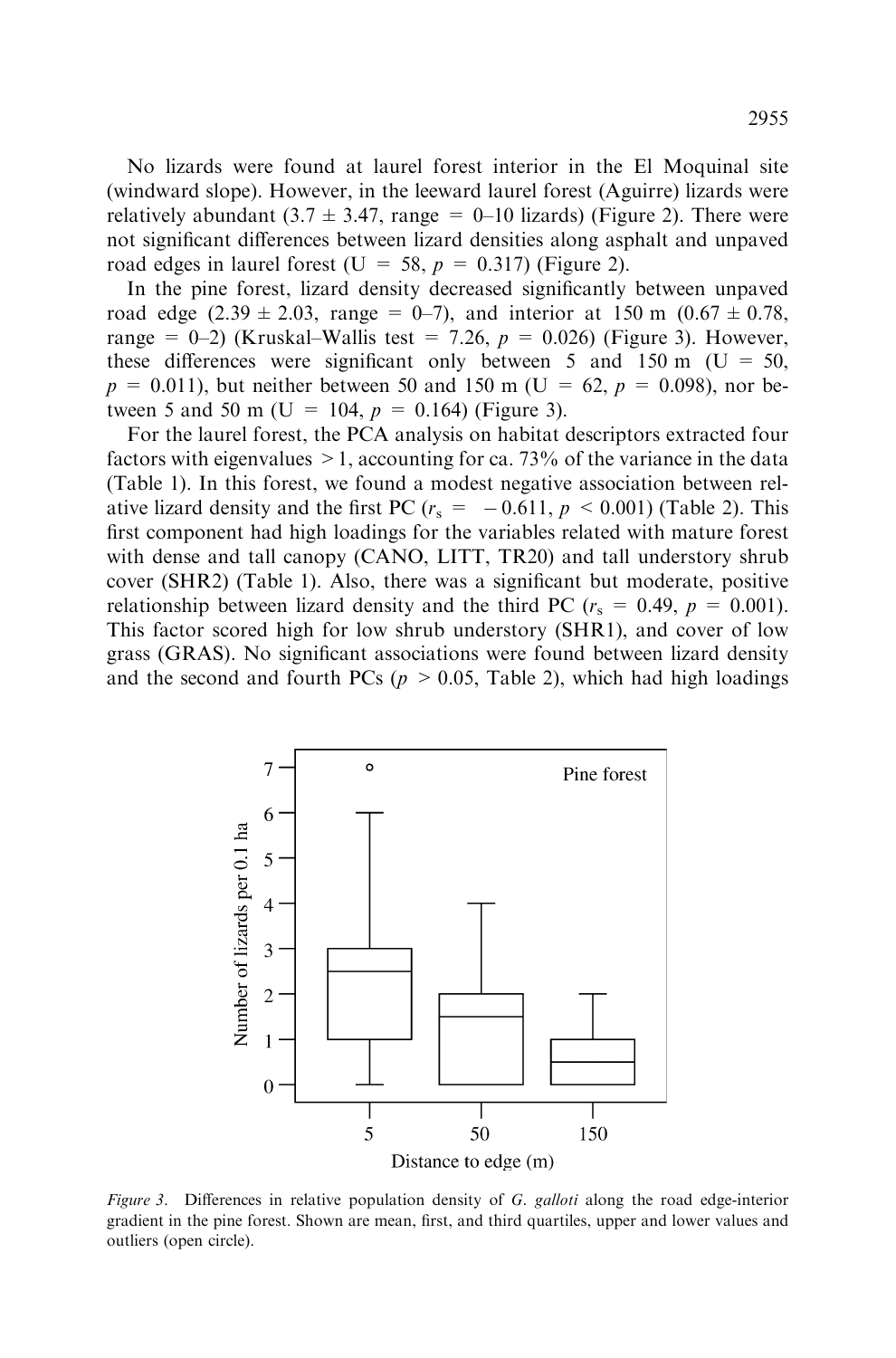| Laurel forest    | PC <sub>1</sub> | PC2     | PC3     | PC <sub>4</sub> | Pine forest      | PC <sub>1</sub> | PC2     | PC <sub>3</sub> |
|------------------|-----------------|---------|---------|-----------------|------------------|-----------------|---------|-----------------|
| <b>LITT</b>      | 0.87            | 0.23    | 0.00    | 0.13            | <b>ROCK</b>      | $-0.79$         | 0.38    | 0.23            |
| <b>CANO</b>      | 0.80            | 0.23    | $-0.45$ | 0.05            | GRA2             | 0.77            | 0.22    | 0.22            |
| <b>TR20</b>      | 0.74            | 0.31    | $-0.32$ | 0.11            | <b>LITT</b>      | 0.77            | $-0.43$ | $-0.20$         |
| SHR <sub>2</sub> | $-0.67$         | 0.31    | $-0.23$ | 0.15            | <b>GRAS</b>      | 0.63            | 0.05    | 0.45            |
| <b>TR10</b>      | 0.05            | 0.88    | 0.02    | $-0.08$         | SHR <sub>2</sub> | $-0.60$         | 0.18    | 0.20            |
| <b>TR30</b>      | 0.33            | 0.68    | $-0.16$ | 0.27            | SHR1             | $-0.12$         | 0.86    | $-0.02$         |
| <b>GRAS</b>      | 0.04            | $-0.16$ | 0.77    | 0.08            | $TR60+$          | 0.09            | $-0.71$ | 0.24            |
| SHR1             | $-0.41$         | 0.20    | 0.68    | $-0.25$         | <b>TR20</b>      | 0.18            | 0.28    | $-0.75$         |
| <b>ROCK</b>      | 0.03            | $-0.08$ | 0.11    | 0.86            | <b>TR60</b>      | 0.06            | $-0.07$ | $-0.64$         |
| $TR30+$          | 0.06            | 0.35    | $-0.35$ | 0.63            | <b>CANO</b>      | 0.18            | $-0.45$ | 0.60            |
| Eigenvalue       | 3.58            | 1.51    | 1.20    | 1.04            | Eigenvalue       | 3.11            | 1.95    | 1.27            |
| CVar(%)          | 35.77           | 50.85   | 62.81   | 73.20           | $CVar(\%)$       | 31.12           | 50.63   | 63.33           |

Table 1. Principal components analysis of lizard's habitat descriptors in laurel and pine forests.

Shown are varimax rotated factor loadings, eigenvalues, and cumulative variance (CVar) of principal components (PC). Significant higher factor loadings  $(>0.5$ , in absolute value) are shown for each variable and used in the interpretation of axes. Variable codes in main text (Methods).

for density of both thin and thick stems  $(T10, T30, T30+)$  and cover of rocks (ROCK) (Table 1). Canopy height (CANO) was the individual habitat variable showing the strongest correlation with lizard density  $(r_s = -0.857,$  $p \leq 0.001$ , whereas the strongest positive correlation was found with cover of low shrubs (SHR1) ( $r_s = 0.442$ ,  $p = 0.002$ ).

In the pine forest, the PCA extracted three factors with eigenvalues  $>1$ which explained 63% of the variance in the data (Table 1). Lizard density showed a moderate positive association with the first factor  $(r_s = 0.409,$  $p = 0.006$ , which scored high for cover of rocks (ROCK), needle litter (LITT), grass cover (GRAS, GRA2) and tall understory shrub (SHR2). No significant correlations were detected between lizard density and the second and third PCs (Table 2), which described the structure of more mature pine stands with low shrub cover in the understory (CANO, TR20, TR60, TR60+, SHR1) (Table 1). The original habitat variable more strongly associated with lizard density was the cover of tall grass (GRA2) ( $r_s = 0.434$ ,  $p = 0.003$ ).

Table 2. Spearman rank correlations  $(r<sub>s</sub>)$  between principal components describing habitat, and lizard relative density in laurel and pine forests (habitat data pooled regardless edge proximity).

| Principal components | Laurel forest |              | Pine forest |       |  |
|----------------------|---------------|--------------|-------------|-------|--|
|                      | $r_{\rm s}$   |              | $r_{\rm s}$ |       |  |
| PC1                  | $-0.61$       | ${}_{0.001}$ | 0.41        | 0.006 |  |
| PC <sub>2</sub>      | $-0.20$       | 0.190        | 0.11        | 0.480 |  |
| PC <sub>3</sub>      | 0.49          | 0.001        | $-0.09$     | 0.548 |  |
| PC <sub>4</sub>      | 0.25          | 0.100        |             |       |  |

Significant correlations ( $p \leq 0.05$ ) are shown in boldface.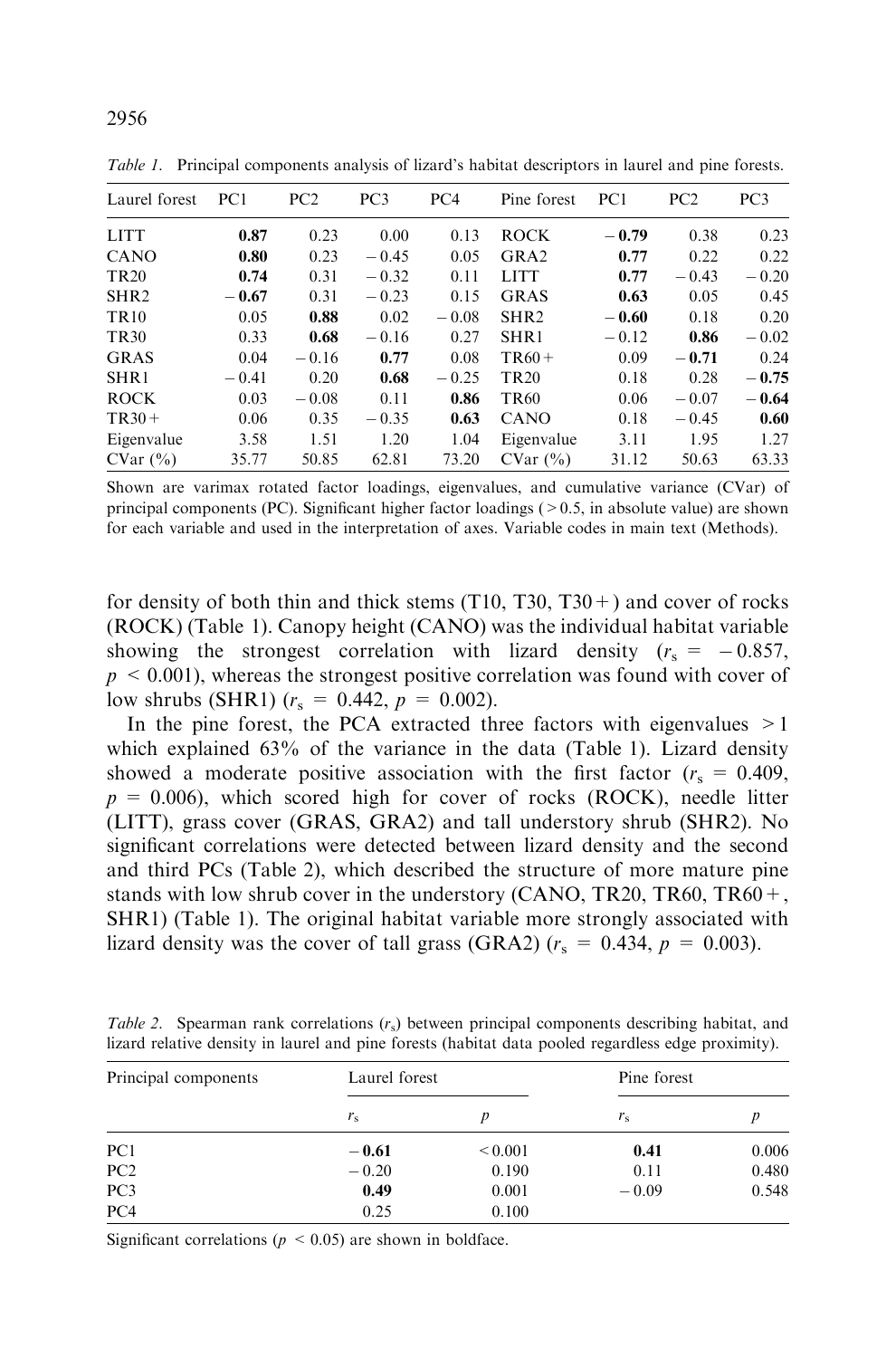The multi-dimensional scaling ordination (MDS) based on vegetation descriptors showed high dissimilarity but little gradation between lizard census sites (Figure 4). Large differences in vegetation structure were found in laurel forest, with relatively higher similarity between leeward and windward interior sites, and important differences between unpaved and asphalt road edges (Figure 4). No clear pattern appeared in pine forest regarding distance to road edge, as the three distances seemed roughly equidistant in terms of vegetation structure (Figure 4). In the laurel forest, four original habitat variables changed significantly between edge and interior. Canopy height (CANO) (U = 50.5,  $p < 0.001$ ), litter cover (LITT) (U = 69.5,  $p < 0.001$ ), and density of tree stems in various dbh classes (TR10: U = 110.5,  $p \le 0.001$ ; TR20: U = 23,  $p < 0.001$  and TR30: U = 51.5,  $p < 0.001$ ) were lower along road edges than in forest interior. Contrastingly, neither there were no



Figure 4. Non-metric multidimensional scaling (MDS) analysis of habitat traits in relation to road edges in laurel (S-Stress =  $0.025$ ) and pine (S-Stress =  $0.00011$ ) forests.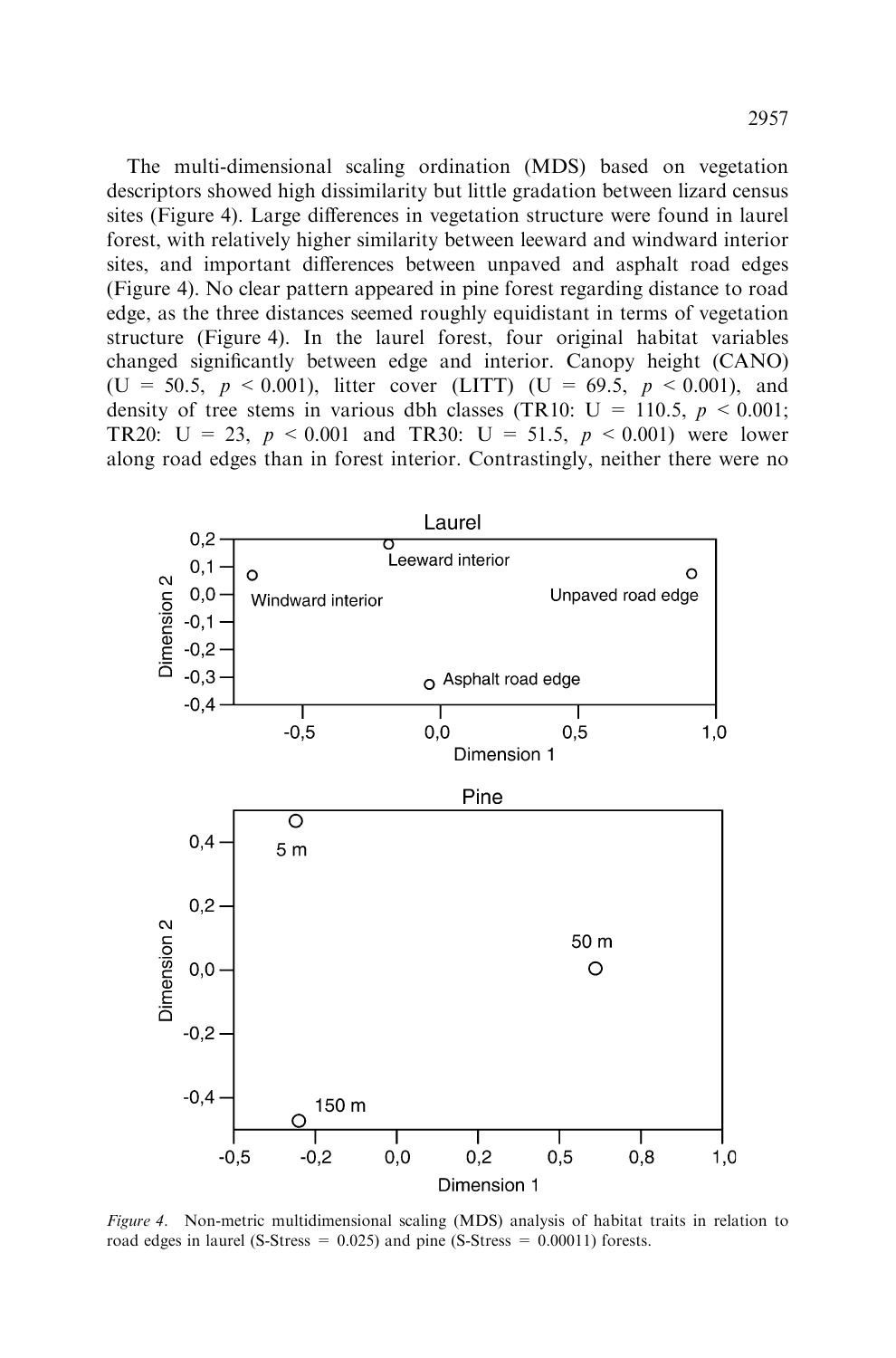significant changes in habitat features among distances to the edge, nor between any two given distances in the pine forest ( $p > 0.05$ ).

## Discussion

In this study we found that G. galloti was consistently more abundant along road edges than at forest interior in both laurel and pine forests (i.e., there is an edge effect on lizard relative density). High road density attained in Tenerife forests may allow lizards to penetrate into the transformed forest by locally creating favourable conditions. By dispersing along forest road corridors, these island lizards can pass through inhospitable forest matrix and reach previously isolated habitats. In fact, both presence and abundance of G. galloti lizards have probably increased in Tenerife due to creation of artificial edge habitats, including agricultural infrastructures, deforestations, and road creation (Machado et al. 1985). Potential consequences of lizard expansion through road corridors deserve attention. High microgeographic variation has been reported among different subpopulations of G. galloti in Tenerife (Thorpe and Báez 1987). In this context, the connection of distant habitats by a dense road net within an island might promote decrease of genetic variability, or increase homogenization, of the gene pool of naturally isolated subpopulations of G. galloti (see e.g., Coates 1991). Such homogenization could take place both within and between ecosystems, and both horizontally and on the altitudinal gradient, since roads interconnect practically all habitat types and vegetation belts in Tenerife. As in our study, it has been shown that some widespread lizard species may have greater densities near road edges, whereas others are significantly less abundant (New South Wales, Australia, Driscoll 2004). In such fragmentation contexts, isolation of remnants of native vegetation by a hostile matrix causes decline in sensible species with weak dispersal power and small population size, whereas widespread species are less affected or even favoured (Driscoll 2004).

Increase of population densities and movements of Gallotia lizards along road edges in laurel and pine forest may have also ecological consequences, in the form of edge effects on seed dispersal systems in these forests. Canarian lizards are omnivorous with a strong herbivorous component in their diet, especially fleshy fruit (Olesen and Valido 2003; Valido et al. 2003). G. galloti from semiarid Tenerife lowlands are mostly frugivorous during a great part of the year (Valido and Nogales 1994). Fleshy-fruited plants are dominant along the margins of laurel forest roads, but are rare in Canarian pine forest edges (Delgado et al. 2004). Hence, lizards might represent an important vector for seeds of many plants, which would be dispersed along and across road edges to unknown distances. Also, important lizard predators such as kestrels (Falco tinnunculus) and feral cats (Felis catus), are frequent users of road gaps (Meunier et al. 2000; Burrows et al. 2003) and they can act also as secondary seed dispersers (Nogales et al. 2002). It would be interesting for the future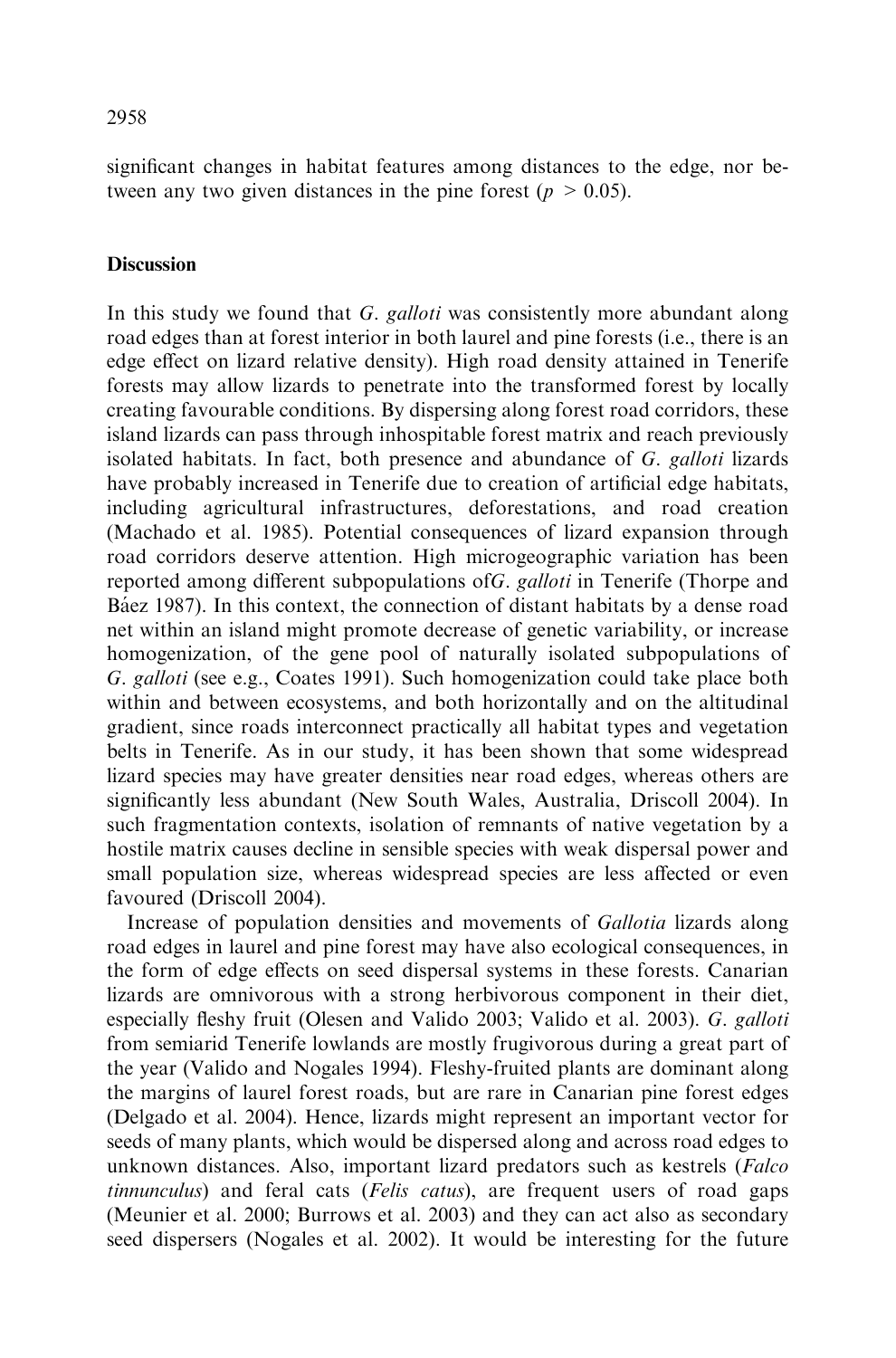dynamics of forest edges to know how far *Gallotia* lizards can disperse seeds along, to and from roads, and how large are lizard home ranges and movement patterns in these linear habitats (see e.g., Tischendorf and Wissel 1997). A comparison between different altitudinal ecosystems traversed by roads from coast to summit would provide insight on road edge effects on Canarian lizards.

Environmental planning regarding road schemes has included lizard species as indicators of areas of conservation interest elsewhere (Treweek et al. 1998). Whereas the two giant *Gallotia* lizards recently discovered in Tenerife and La Gomera are endangered species due to small population size, introduced predators and habitat fragility (Hernández et al. 2000; Nogales et al. 2001), more common species such as G. galloti are expanding their potential habitat areas due to anthropogenic transformation of the territory (Tello-Marquina 1979; Machado et al. 1985). To our knowledge, there is no published evidence of competence between the smaller and abundant G. galloti and the giant and endangered G. *intermedia* in Tenerife, but it seems likely to occur where they cohabit (Rando and López 2001). However, such interaction is unlikely to be directly related with roads, since G. *intermedia* populations are limited to inaccessible cliffs located far from roads.

Relative population density of lizards was higher in the laurel forest than in the pine forest, regardless of edge proximity. However, lizards were found in higher densities on leeward (south-facing) than on windward laurel forest, where their presence was largely restricted to the road gap. We could not perform transects along leeward road edges, but lizards probably might find more suitable habitat in forest adjacent to leeward road edges. Although it was not a primary objective of our study, these differences suggest that, through variation in exposure to dominant trade winds and sun angle, aspect of the forest area is an important factor conditioning road use by Gallotia lizards at the island scale. Furthermore, differences in lizard relative abundance between laurel and pine forest could be partly caused by the large variation found in lizard numbers in laurel forest. This, in turn, could be attributed to a higher within- and between-transects variation in habitat features in the more heterogeneous laurel forest.

The degree of lizard association with road edges, and penetration from these to forest interior may depend on forest type and vegetation structure, as well as on the lizard's thermoregulatory capabilities (Báez 1985; Díaz 1994; Sartorius et al. 1999). The use of edge structures by lacertid lizards is conditioned by habitat structure and thermal habitat preferences, predator avoidance and food availability, as reported for other ecosystems (Ouboter 1981; Carrascal et al. 1989; Díaz 1994; Valido and Nogales 1994). As it has been found in other lizard species (i.e., Ameiva ameiva, Teiidae, Sartorius et al. 1999), forests are marginal habitats in terms of the thermal performance of some lizards. Other species show different responses to forest edge depending on season (i.e., Norops, Iguanidae, Schlaepfer and Gavin 2001). In our interior sites lizards showed higher densities under sparse, low tree canopy with some tall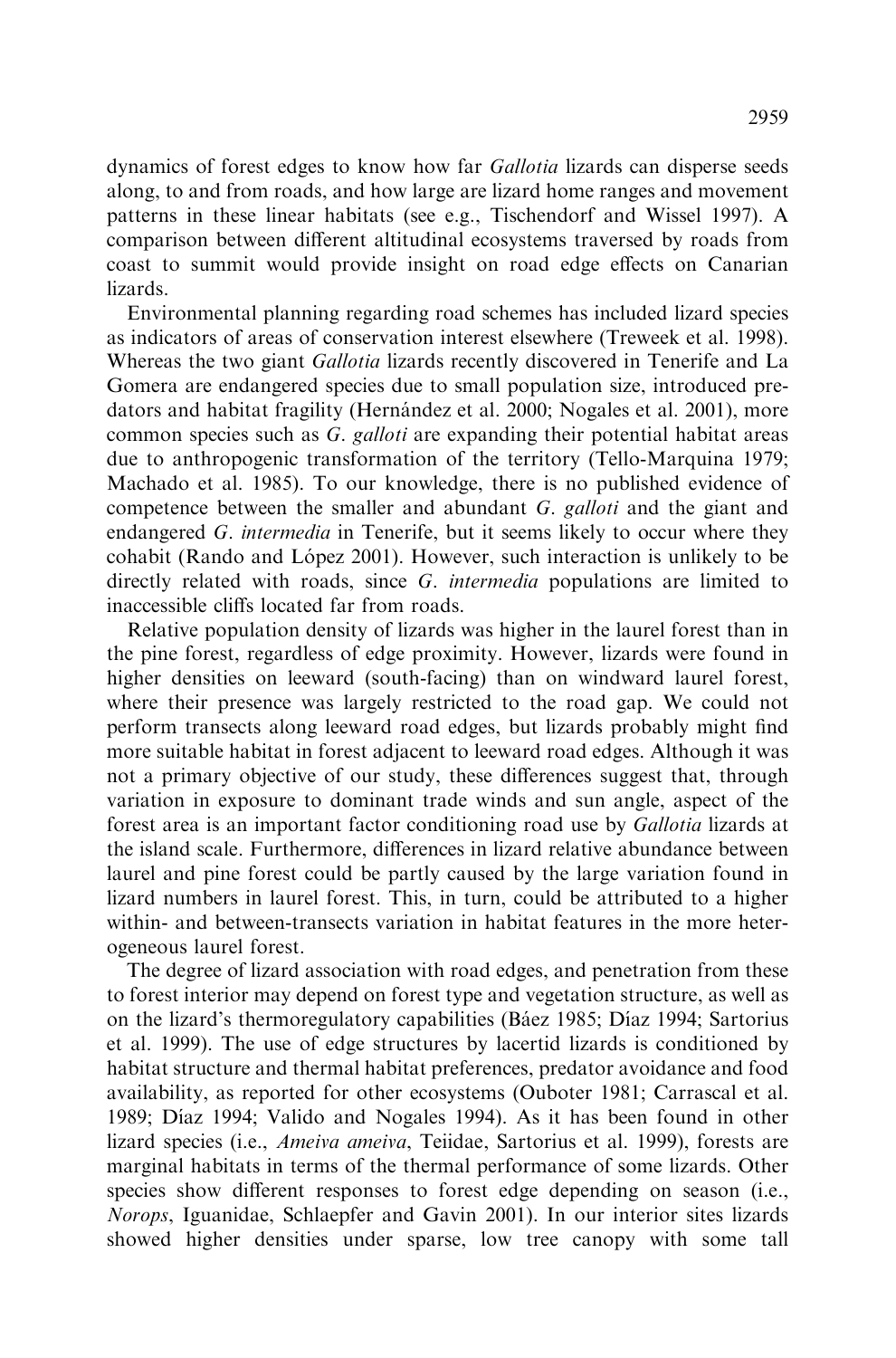shrub cover, which probably provides a less constrained thermal environment within forest habitats. Forest clearings such as roads provide higher environmental temperatures (Bogren and Gustavsson 1991), and thus may favour a more efficient foraging and predator avoidance in lizards (Sartorius et al. 1999). In addition, vegetation and substrate structure traits showed a marked variation between edge and interior in laurel forest but not in pine forest (see Figure 4).

In the laurel and pine forests, the zone of road edge influence characterized by higher sun exposure, higher temperatures, high shrub, grass and rock cover is relatively narrow. In a previous work, Delgado et al. (2004) reported road edge effects in microclimate, vegetation structure and floristics in laurel and pine forests in Tenerife. Vegetation and microclimate (i.e., light, moisture and temperature regimes) changed abruptly within the first 5–10 m from forest road edges, especially in laurel forest. Ground temperatures experienced drastic reductions between road edge and 100 m toward the forest interior  $(11 \degree C)$  in laurel forest,  $5^{\circ}$ C in pine forest), and average light intensity reaching the ground was also significantly reduced. Furthermore, corridor types differing in surface type (asphalt vs. earth) may differ in some abiotic and biotic traits (Forman et al. 2002; Delgado et al. 2004) that may affect reptile population density and behaviour (e.g., Shine et al. 2004). However, *Gallotia* densities were apparently similar between unpaved and asphalt road edges, despite remarkable differences in vegetation and road surface type.

In Tenerife lowland areas, G. galloti prefer low shrub cover with interspersed rocks as refuges and basking perches (Díaz 1994; Valido and Nogales 1994). Apart from the forest canopy features, which mostly affect the behaviour of regulation of body temperature through sun exposure, the availability of rocks for basking is critical for the regulation by contact and thus for the distribution of G. galloti (Báez 1985; Díaz 1994). The cover of exposed rocks ( $>10$  cm diameter) was rather low along edges and in laurel forest interior, which could be a further factor precluding high densities of lizards inside the forest. In the pine forest lizard density was negatively and weakly related to tall shrub and rock cover. Rock cover was, however, very high at both edge and interior of pine forest. Also, lizard relative densities are, on average, lower in the Tenerife forests (about 1–6 lizards, 0.1 ha<sup>-1</sup>, this study) than in coastal ecosystems (15– 20 lizards, 0.1 ha<sup>-1</sup>, A. Valido, personal communication), a factor that may itself yield statistically weaker lizard–habitat associations in forests compared to habitats at lower elevations and with more dense and shrubby vegetation.

The degree of road fragmentation of the whole Canarian archipelago is alarming: about 8568 km of roads bisect the Tenerife island, occupying ca. 5700 ha (3% of the island area as a conservative estimate). Such a dense road net might influence patterns of distribution and abundance of native as well as introduced vertebrate species (Delgado et al. 2001). The road influence zone, as defined by Forman and Deblinger (2000), may provide new potential habitats for opportunistic species such as some native lizards, and thus promote their range expansion to new areas that are otherwise hostile at the island scale.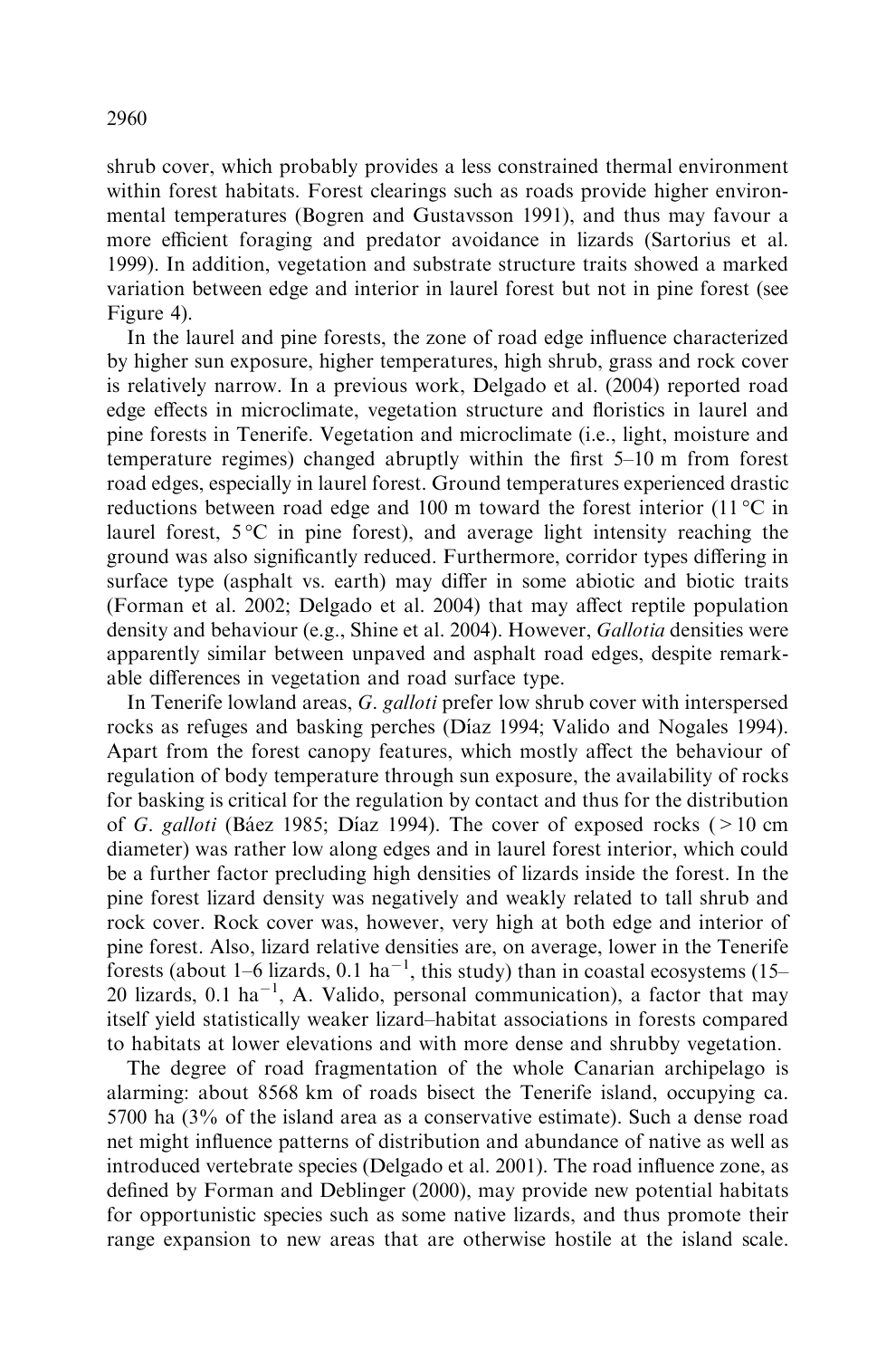Further studies should investigate the potential effects of roads on the overall population size of these endemic island lizards, and to assess the possible spurious genetic effects of road connection of previously isolated lizard subpopulations.

#### Acknowledgements

J.D. Delgado received a partial funding for this work within the framework of the project ''Anthropogenic corridors and fauna in the Canarian forests'' from GRAFCAN (Cartográfica Canarias, SA).

### **References**

- Báez M. 1985. Datos sobre la termorregulación de Gallotia galloti (Sauria, Lacertidae). Bonner Zoologische Beitrage 36: 557–562.
- Bennet A.F. 1991a. Roads, roadsides and wildlife conservation: a review. In: Saunders D.A. and Hobbs R.J. (eds), Nature Conservation 2: The Role of Corridors. Surrey Beatty, Chipping Norton, Australia, pp. 99–118.
- Bennet A.F. 1991b. What kind of organism will use the corridors? In: Saunders D.A. and Hobbs R.J. (eds), Nature Conservation 2: The Role of Corridors. Surrey Beatty, Chipping Norton, Australia, pp. 407–408.
- Bischoff W. 1982. Die innerartliche Gliederung von Gallotia galloti (Duméril & Bibron 1839) (Reptilia: Sauria: Lacertidae) auf Tenerife, Kanarische Inseln. Bonner Zoologische Beitrage 33: 363–382.
- Bogren J. and Gustavsson T. 1991. Nocturnal air and road surface temperature variations in complex terrain. International Journal of Climatology 11: 443–455.
- Bonnet X., Naulleau G. and Shine R. 1999. The dangers of leaving home: dispersal and mortality in snakes. Biological Conservation 89: 39–50.
- Burrows N.D., Algar D., Robinson A.D., Sinagra J., Ward B. and Liddelow G. 2003. Controlling introduced predators in the Gibson Desert of Western Australia. Journal of Arid Environments 55: 691–713.
- Carrascal L.M., Díaz J.A. and Cano C. 1989. Habitat selection in Iberian *Psammodromus* species along a Mediterranean successional gradient. Amphibia-Reptilia 10: 231–242.
- Castanet J. and Báez M. 1988. Data on age and longevity in Gallotia galloti (Sauria, Lacertidae) assessed by skeletochronology. Herpetological Journal 1: 218–222.
- Castilla A.M. and Bauwens A.D. 1992. Habitat selection by the lizard Lacerta lepida in a Mediterranean oak forest. Herpetological Journal 2: 27–30.
- Coates D.J. 1991. Gene flow along corridors. In: Saunders D.A. and Hobbs R.J. (eds), Nature Conservation 2: The Role of Corridors. Surrey Beatty, Chipping Norton, Australia, pp. 408–409.
- Delgado J.D., Arévalo J.R. and Fernández-Palacios J.M. 2001. Road and topography effects on invasion: edge effects in rat foraging patterns in two oceanic island forests (Tenerife, Canary Islands). Ecography 24: 539–546.
- Delgado J.D., Arévalo J.R. and Fernández-Palacios J.M. 2004. Consecuencias de la fragmentacio´n viaria: efectos de borde de las carreteras en la laurisilva y el pinar de Tenerife (Islas canarias). In: Fernández-Palacios J.M. and Morici C. (eds), Ecología Insular/Island Ecology, Symposium de Ecología Insular. Asociación Española de Ecología Terrestre (AEET)-Cabildo Insular de La Palma, Spain, pp. 181–225.
- Díaz J.A. 1994. Field thermoregulatory behavior in the western Canarian lizard Gallotia galloti. Journal of Herpetology 28: 325–333.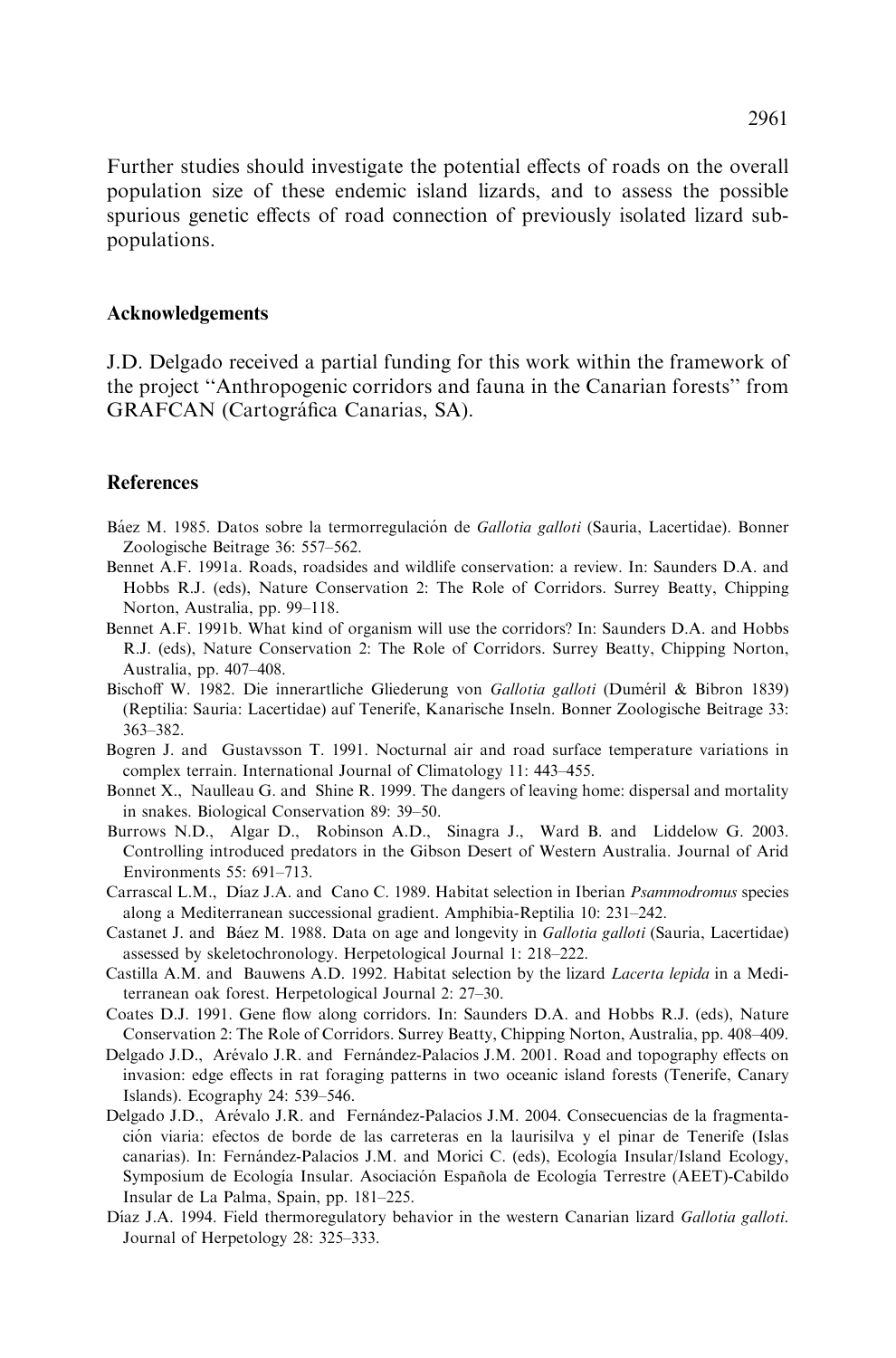- Díaz J.A. and Carrascal L.M. 1991. Regional distribution of a Mediterranean lizard: influence of habitat cues and prey abundance. Journal of Biogeography 18: 291–297.
- Downes S.J., Handasyde K.A. and Elgar M.A. 1997. Variation in the use of corridors by introduced and native rodents in south-eastern Australia. Biological Conservation 82: 379– 383.
- Driscoll D.A. 2004. Extinction and outbreaks accompany fragmentation of a reptile community. Ecological Applications 14: 220–240.
- Forman R.T.T. 1998. Land Mosaics, the Ecology of Landscapes and Regions. Cambridge University Press, Cambridge, UK.
- Forman R.T.T. and Alexander L.E. 1998. Roads and their major ecological effects. Annual Review of Ecology and Systematics 29: 207–231.
- Forman R.T.T. and Deblinger R.D. 2000. The ecological road-effect zone of a Massachusetts (USA) suburban highway. Conservation Biology 14: 36–46.
- Forman R.T.T., Bissonette J., Clevenger A., Cutshall C., Dale V., Fahrig L., Goldman C., Heanue K., Jones J., Sperling D., Swanson F., Turrentine T. and Winter T. 2002. Road Ecology: Science and Solutions. Island Press, Washington D.C., Washington.
- González-Prieto S., Villarino A. and Freán M.M. 1993. Mortalidad de vertebrados por atropello en una carretera nacional del NO de España. Ecología 7: 375–389.
- Hernández E., Nogales M. and Martín A. 2000. Discovery of a new lizard in the Canary Islands, with a multivariate analysis of *Gallotia* (Reptilia: Lacertidae). Herpetologica 56: 63–76.
- Kaiser H.F. 1974. An index of factorial simplicity. Psychometrika 39: 31–36.
- Klemmer K. 1976. The amphibia and reptilia of the Canary Islands. In: Kunkel G. (ed.), Biogeography and Ecology in the Canary Islands. W. Junk, The Hague, The Netherlands, pp. 433– 456.
- Machado A., López-Jurado L.F. and Martín A. 1985. Conservation status of reptiles in the Canary Islands. Bonner Zoologische Beitrage 36: 585–606.
- Martín J. and López P. 2002. The effect of Mediterranean dehesa management on lizard distribution and conservation. Biological Conservation 108: 213–219.
- Meunier F.D., Verheyden C. and Jouventin P. 2000. Use of roadsides by diurnal raptors in agricultural landscapes. Biological Conservation 92: 291–298.
- Nogales M., Rando J.C., Valido A. and Martín A. 2001. Discovery of a living giant lizard, genus Gallotia (Reptilia: Lacertidae), from La Gomera, Canary Islands. Herpetologica 57: 169–179.
- Nogales M., Quilis V., Medina F.M., Mora J.L. and Trigo L. 2002. Are predatory birds effective secondary seed dispersers? Biological Journal of the Linnean Society 75: 345–352.
- Olesen J.M. and Valido A. 2003. Lizards as pollinators and seed dispersers: an island phenomenon. Trends in Ecology and Evolution 18: 177–181.
- Ouboter P.E. 1981. The ecology of the island-lizard Podarcis sicula salfii: correlation of microdistribution with vegetation coverage, thermal environment and food size. Amphibia-Reptilia 2: 243–256.
- Rando J.C. and López M. 2001. Actuaciones para la conservación del Lagarto Canario Moteado (Gallotia intermedia). Consejería de Política Territorial y Medio Ambiente del Gobierno de Canarias, Santa Cruz de Tenerife, Spain.
- Rosen P.C. and Lowe C.H. 1994. Highway mortality of snakes in the Sonoran desert of southern Arizona. Biological Conservation 68: 143–148.
- Salvador A. 1985. Guía de campo de los anfibios y reptiles de la Península Ibérica, Islas Baleares y Canarias. A. Salvador, León, Spain.
- Sartorius S., Vitt L.J. and Colli R.G. 1999. Use of naturally and anthropogenically disturbed habitats in Amazonian rainforest by the teiid lizard Ameiva ameiva. Biological Conservation 90: 91–101.
- Schlaepfer M.A. and Gavin T.A. 2001. Edge effects on lizards and frogs in tropical forest fragments. Conservation Biology 15: 1079–1090.
- Shine R., Lemaster M., Wall M., Langkilde T. and Mason R. 2004. Why did the snake cross the road? Effects of roads on movement and location of mates by garter snakes